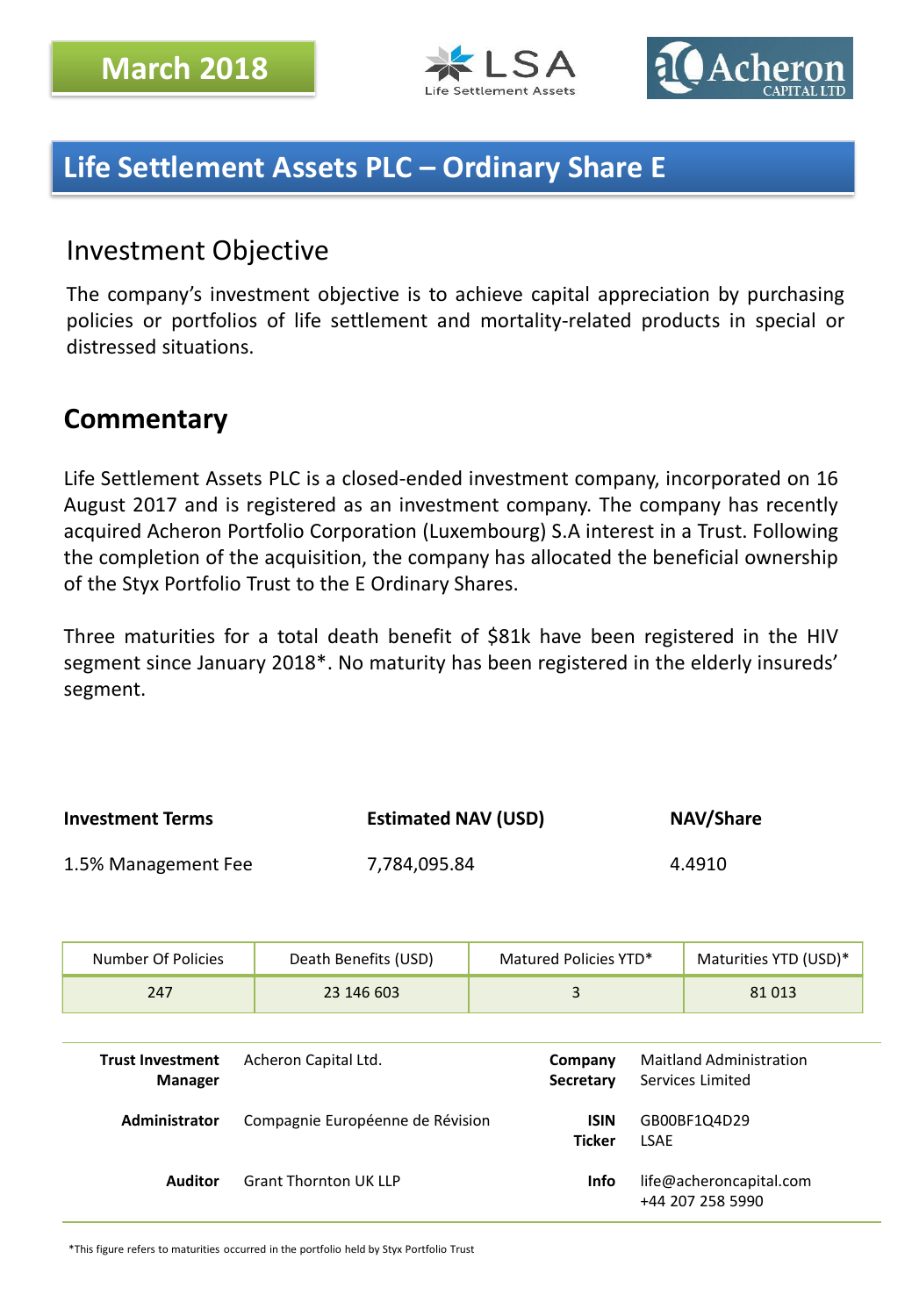# **March 2018**











**Distribution by Insurance Company**







(1) Indicates the available face amount to LSA which is a fractional interest of initial face amount.

(2) Distribution by issue dates reflects the time since the life insurance policy was issued.

Source of Data: Acheron Capital Ltd unless otherwise stated.